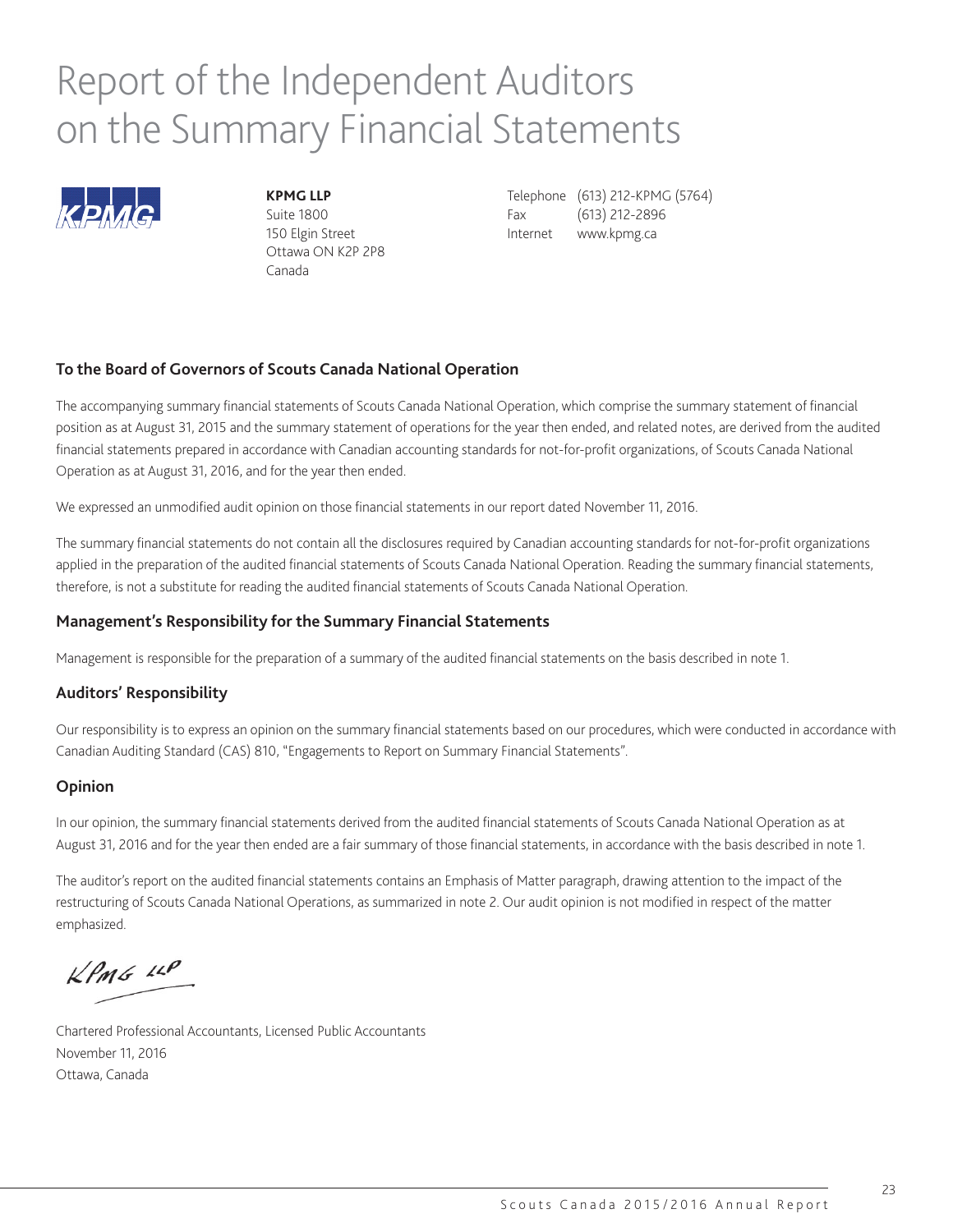## Scouts Canada National Operation

## Summary Statement of Financial Position

August 31, 2016, with comparative information for 2015 (In thousands of dollars)

|                                              | 2016     | 2015     |
|----------------------------------------------|----------|----------|
| ASSETS                                       |          |          |
| Current assets                               | \$9,446  | \$8,568  |
| Investments                                  | 14,384   | 13,441   |
| Tangible capital and intangible assets       | 1,077    | 1,340    |
| Prepaid pension costs                        | 4,653    | 3,087    |
| Employee future benefits recovery receivable | 274      | 274      |
|                                              | \$29,834 | \$26,710 |
| LIABILITIES AND FUND BALANCES                |          |          |
| <b>Current liabilities</b>                   | \$9,149  | \$7,570  |
| Deferred capital contributions               |          | 198      |
| Loans payable to related parties             |          | 105      |
| Accrued employee future benefits             | 3,619    | 3,671    |
| Fund balances                                | 17,066   | 15,166   |
|                                              | \$29,834 | \$26,710 |

See accompanying notes to summary financial statements.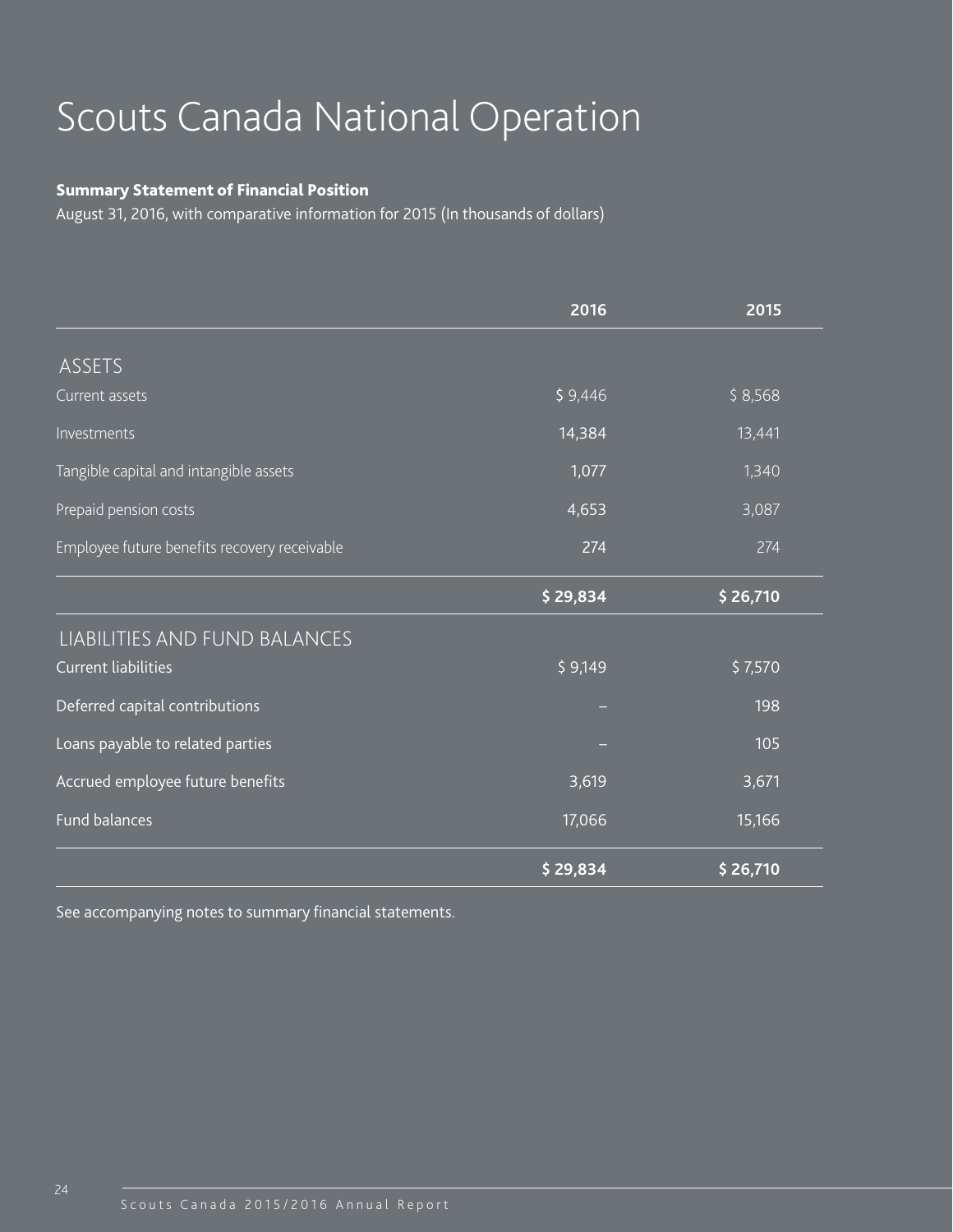## **Summary Statement of Operations**

Year ended August 31, 2016, with comparative information for 2015 (In thousands of dollars)

|                                                                       | <b>Operating Fund</b> | <b>Restricted Funds</b> | <b>Total 2016</b> | <b>Total 2015</b> |
|-----------------------------------------------------------------------|-----------------------|-------------------------|-------------------|-------------------|
| <b>REVENUE:</b>                                                       |                       |                         |                   |                   |
| Membership fees                                                       | \$10,434              | $\zeta$                 | \$10,434          | \$4,364           |
| Retail                                                                | 4,725                 |                         | 4,725             | 4,107             |
| Fundraising                                                           | 5,689                 | 43                      | 5,732             | 1,647             |
| Other                                                                 | 1,923                 | 407                     | 2,330             | 1,179             |
| World Scouts Jamboree                                                 |                       | ٠                       |                   | 2,093             |
|                                                                       | 22,771                | 450                     | 23,221            | 13,390            |
| <b>EXPENSES:</b>                                                      |                       |                         |                   |                   |
| Salaries and benefits                                                 | 10,945                | -                       | 10,945            | 10,777            |
| Recovery of salaries and benefits                                     | (1,645)               |                         | (1,645)           | (7,092)           |
| Retail                                                                | 3,389                 |                         | 3,389             | 3,013             |
| Program services                                                      | 402                   |                         | 402               | 321               |
| Grants                                                                | 167                   |                         | 167               | 194               |
| Technology services                                                   | 382                   |                         | 382               | 332               |
| <b>Financial services</b>                                             | 723                   |                         | 723               | 758               |
| Marketing and communications                                          | 436                   |                         | 436               | 581               |
| Fundraising                                                           | 3,470                 |                         | 3,470             | 108               |
| Administration                                                        | 731                   |                         | 731               | 648               |
| Compliance and governance                                             | 603                   | 493                     | 1,096             | 1,127             |
| Human resources & volunteer services                                  | 392                   |                         | 392               | 437               |
| Field operations                                                      | 662                   |                         | 662               |                   |
| Field services                                                        | 702                   |                         | 702               |                   |
| World Scouts Jamboree - direct expenses                               |                       |                         |                   | 2,025             |
| Restricted funds - other                                              | -                     | 644                     | 644               | 173               |
|                                                                       | 21,359                | 1,137                   | 22,496            | 13,402            |
| Excess (deficiency) of revenue over expenses<br>before the undernoted | 1,412                 | (687)                   | 725               | (12)              |
| Unrealized gains (losses) on investments                              | 156                   | 21                      | $177$             | (115)             |
| World Scout Foundation donations                                      |                       | $\overline{7}$          | $\overline{7}$    | $10$              |
| Excess (deficiency) of revenue over expenses                          | \$1,568               | \$ (659)                | \$909             | \$ (117)          |

*See accompanying notes to summary financial statements.*